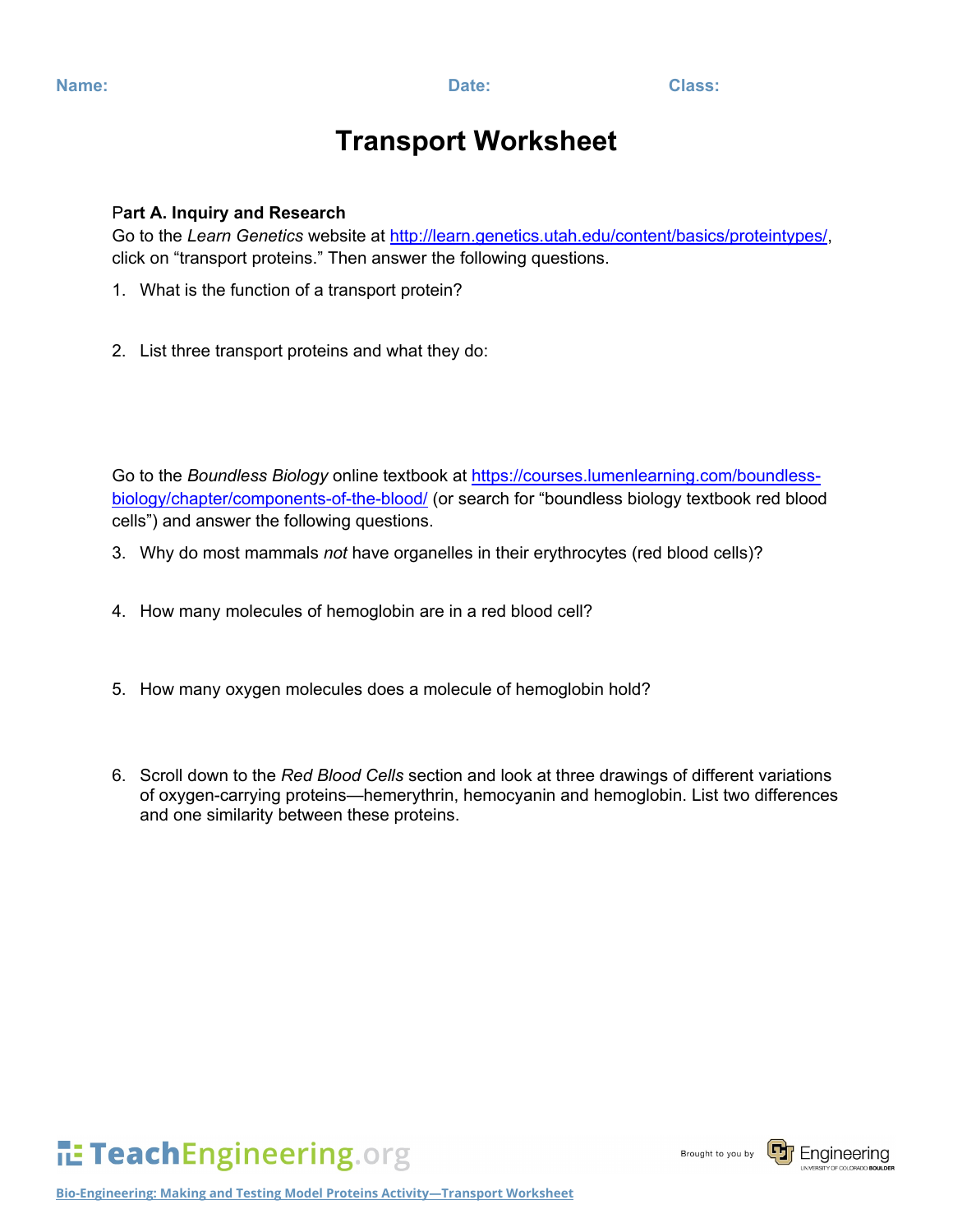#### **Part B. Engineering Challenge**

A couple has given birth to a child that has hypoxemia, which is when hemoglobin does not bring the correct amount of oxygen to cells. As a team of biological engineers, your challenge is to "cure" this child by creating an oxygen transport protein for the child.

#### **Step 1: Brainstorm**

A. What "things" do you use or see daily that carry and transport other "things"?

B. What characteristics are necessary for something to carry and transport a substance?

**Step 2: Design.** Your *challenge* is to use the amino acids (materials) listed below to design a model oxygen transport protein to move as much oxygen as possible. The design *requirements and constraints*: The protein you design must be able to catch, transport (be carried) and then release oxygen (represented by mini marshmallows). Make your design have many oxygen transport proteins. The limitation is that each protein can only hold four oxygen, so if your protein catches more than four oxygen, the rest will be removed (not counted). On another piece of paper, clearly sketch and label the planning diagram for your design so that someone else could recreate it.

Mini marshmallows represent oxygen. You are not building with them, but need to use them to make sure they fit your oxygen transport protein. Available materials include:

- 1 roll masking tape
- twine/string
- paper and paper bag
- saran wrap
- Popsicle sticks and toothpicks
- scissors

**Step 3:** Before you start building, have the teacher approve your design. **teacher initials \_\_\_\_\_**

*Number of oxygen* you hypothesize that your protein will hold:

**Step 4: Build.** Next, use the amino acids (materials) to build a protein model. *Remember*: The function of this transport protein is to bring more oxygen to the child.



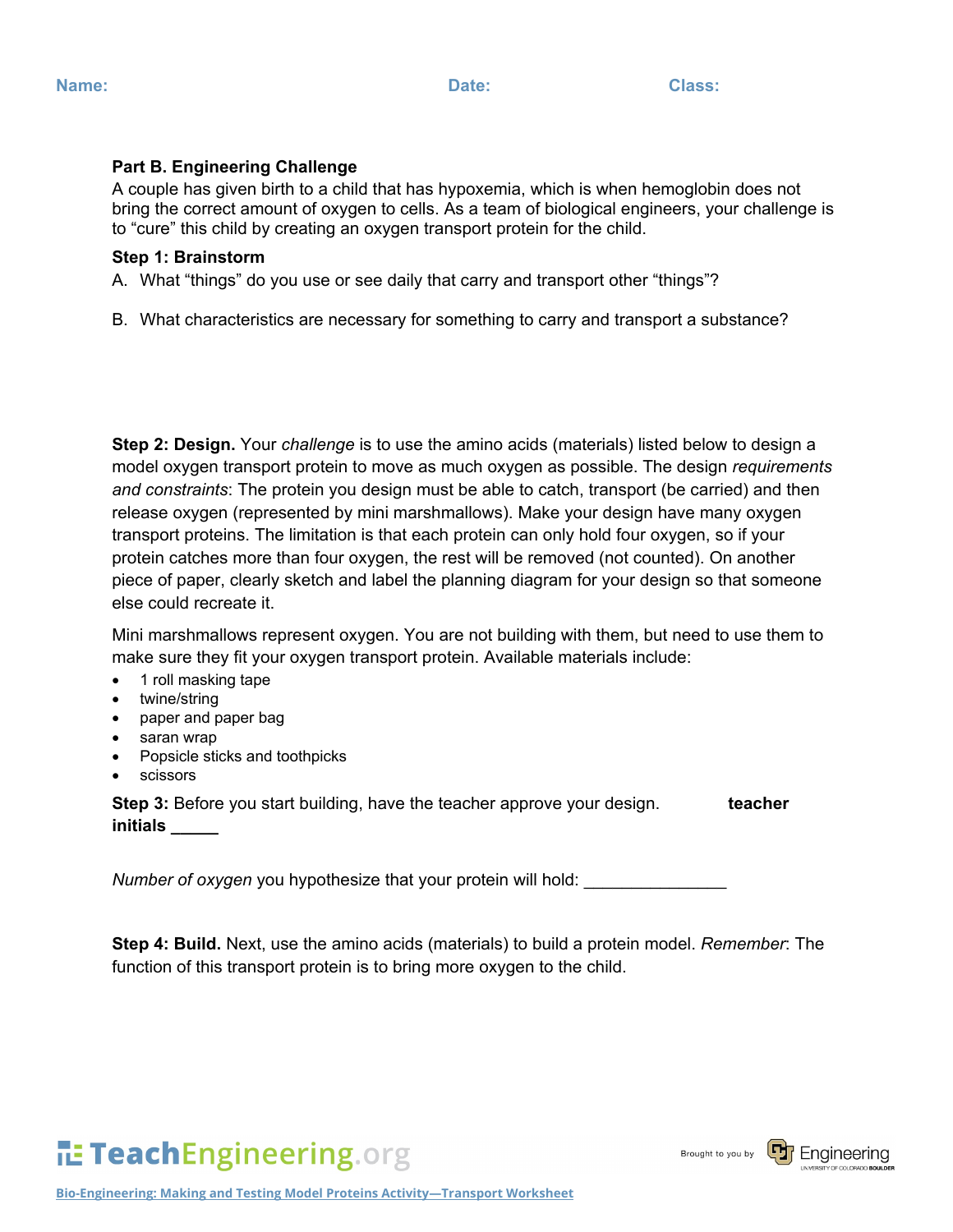$\frac{1}{2}$ 

**\_\_\_\_\_\_\_**

**Step 5: Test and evaluate.** *Did your design hold as many marshmallows (oxygen) as you thought it would?* Circle: yes or no *How many did it hold?*

Explain why it did/did not meet your expectations. *How effective was your protein model? What are the design strengths and weaknesses?*

**Data collection:** Fill in the data table with the number of oxygen each group's protein held.

| Group # | <b>Trial 1</b> | <b>Trial 2</b> |
|---------|----------------|----------------|
|         |                |                |
|         |                |                |
|         |                |                |
|         |                |                |
|         |                |                |
|         |                |                |
|         |                |                |

| Group # | <b>Trial 1</b> | <b>Trial 2</b> |
|---------|----------------|----------------|
|         |                |                |
|         |                |                |
|         |                |                |
|         |                |                |
|         |                |                |
|         |                |                |
|         |                |                |

**Step 6: Redesign.** *How will you change your design?* On another piece of paper, write/draw your adjustments.

Have the teacher approve your revised design. **the end of the teacher initials: teacher initials:** 

*Number of oxygen* you hypothesize your revised protein will hold:

**Step 7: Test and re-evaluate.** *Did your design hold as many marshmallows (oxygen) as you thought it would?* Circle: yes or no *How many did it hold?* \_\_\_\_\_\_\_\_\_\_\_\_\_\_\_

Explain why it did/did not meet your expectations. *How effective is your protein? What are the strengths and weaknesses of your design?*